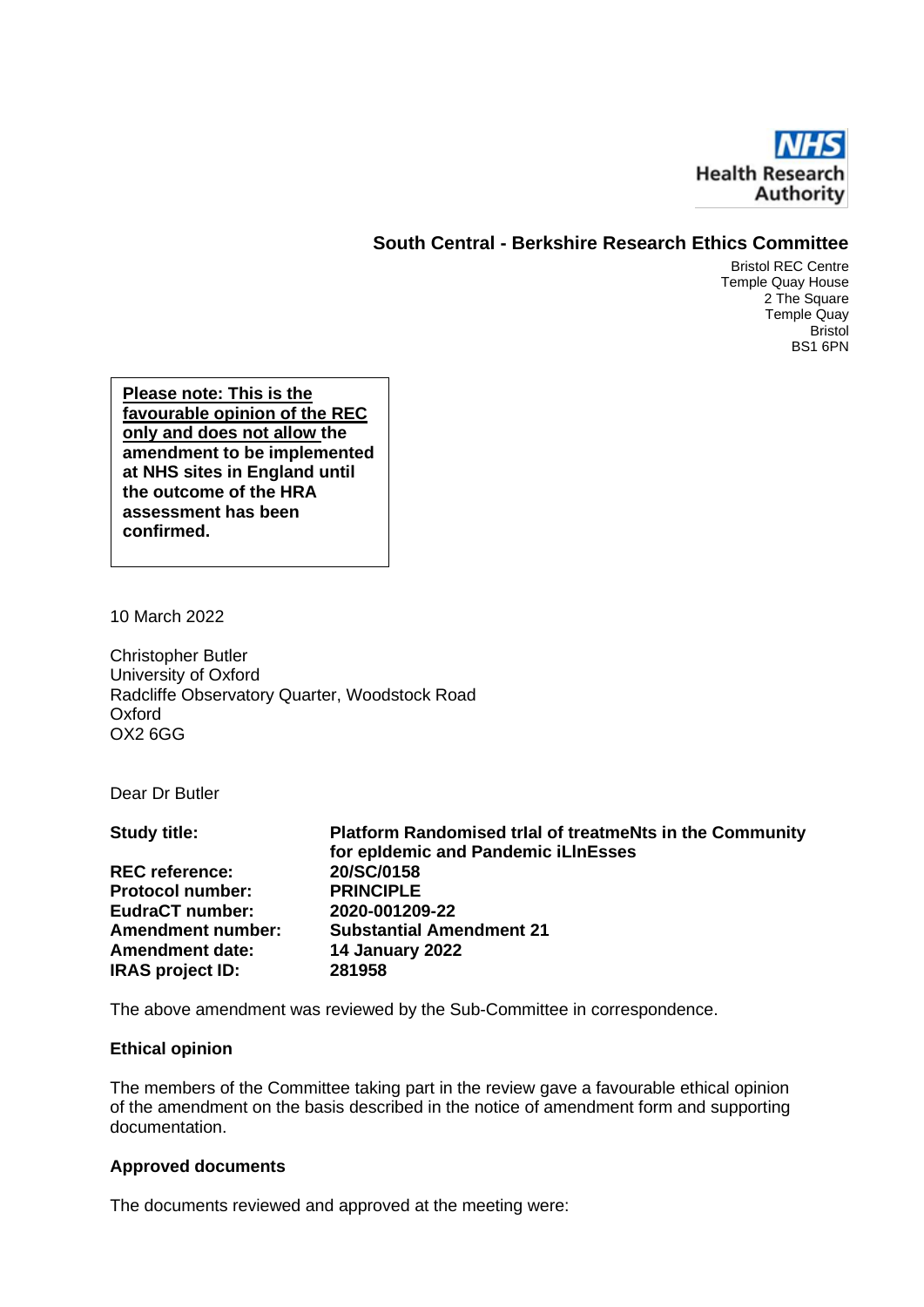| <b>Document</b>                                                                           | Version | Date             |
|-------------------------------------------------------------------------------------------|---------|------------------|
| Annex 1: Clinical Trial Application Form [MHRA Products Form]                             | v6.2    | 07 March 2022    |
| Completed Amendment Tool [Amendment Tool]                                                 | v1.6    | 06 December 2021 |
| Covering letter on headed paper [REC Cover Letter]                                        | v1.0    | 08 March 2022    |
| Investigator Brochure/SmPC [Favipiravir Investigator Brochure]                            | v3.0    | 03 February 2022 |
| Other [Privacy Notice (clean version)]                                                    | v2.0    | 03 February 2022 |
| Other [IMP Return Letter]                                                                 | v1.0    | 16 December 2021 |
| Other [Favipiravir Participant Card (clean version)]                                      | v2.0    | 24 January 2022  |
| Other [Privacy Notice (tracked)]                                                          | v2.0    | 03 February 2022 |
| Other [IMP Label Favipiravir (tracked)]                                                   | v2.0    | 03 February 2022 |
| Other [Favipiravir Participant Card (tracked)]                                            | v2.0    | 24 January 2022  |
| Other [IMP Label Favipiravir (clean)]                                                     | v2.0    | 03 February 2022 |
| Participant information sheet (PIS) [Patient Information Sheet (clean   v8.0<br>version)] |         | 17 January 2022  |
| Participant information sheet (PIS) [PIS Appendices (clean version)]                      | v4.0    | 17 January 2022  |
| Participant information sheet (PIS) [PIS Appendices (tracked)]                            | v4.0    | 17 January 2022  |
| Participant information sheet (PIS) [Patient Information Sheet<br>(tracked)]              | v8.0    | 17 January 2022  |
| Research protocol or project proposal [Protocol (clean version)]                          | v13.0   | 14 January 2022  |
| Research protocol or project proposal [Protocol (tracked)]                                | v13.0   | 14 January 2022  |

# **Membership of the Committee**

The members of the Committee who took part in the review are listed on the attached sheet.

# **Working with NHS Care Organisations**

Sponsors should ensure that they notify the R&D office for the relevant NHS care organisation of this amendment in line with the terms detailed in the categorisation email issued by the lead nation for the study.

# **Amendments related to COVID-19**

We will update your research summary for the above study on the research summaries section of our website. During this public health emergency, it is vital that everyone can promptly identify all relevant research related to COVID-19 that is taking place globally. If you have not already done so, please register your study on a public registry as soon as possible and provide the HRA with the registration detail, which will be posted alongside other information relating to your project.

# **Statement of compliance**

This Committee is recognised by the United Kingdom Ethics Committee Authority under the Medicines for Human Use (Clinical Trials) Regulations 2004, and is authorised to carry out the ethical review of clinical trials of investigational medicinal products.

The Committee is fully compliant with the Regulations as they relate to ethics committees and the conditions and principles of good clinical practice.